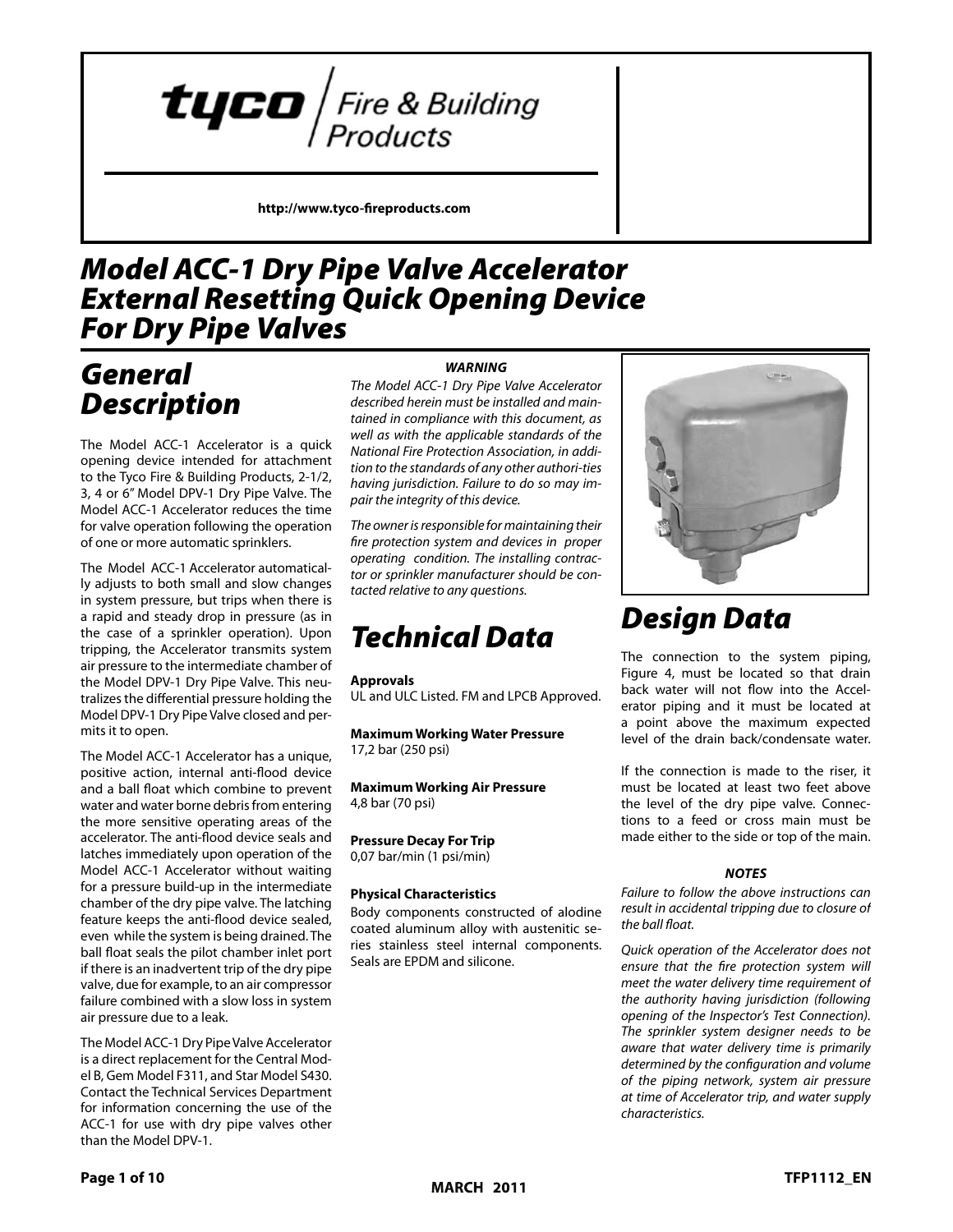#### **Page 2 of 10 TFP1112\_EN** Page 2 of 10 TFP1112 EN

## *Operation Operation*

The Inlet Chamber of the Accelerator, Fig‑ The Inlet Chamber of the Accelerator, Incommer enamber of the Accelerator, right are if is pressuitzed via its connection to<br>the system (at a point above the maximum expected level of drain back water). The Pilot Chamber is, in turn, pressurized through its inlet port which is formed by the annular opening around the lower tip of the Anti-Flood Valve. As the Pilot Chamber increases Valve. As the Pilot Chamber increases in pressure, the Differential Chamber is in pressure, the Differential Chamber pressurized through the Restriction. is pressurized through the Restriction.  $\mathfrak{m}$  system (at a point above the maximum

The Accelerator is in its set position while it The Accelerator is in its set position The Accelerator is in its set position while it<br>is being pressurized as well as after the Inlet, Pilot Chamber and Differential Chamber pressures have equalized. When in the Set position, the Outlet Chamber is sealed off by the Exhaust Valve which is held against its seat by a combination of the Spring pushing up against the Lever and the net pushing up against the Lever and the downward force exerted by the pressure in the Pilot Chamber. pressure in the Pilot Chamber. is being pressurized as well as after the in

Both small and slow changes in system pressure are accommodated by flow through the Restriction. When, however, there is a rapid and steady drop in system (i.e., Inlet and Pilot Chamber) pressure, the pressure in the Differential Chamber reduces at a substantially lower rate. This condition cre‑ substantially lower rate. This condition ates a net downward force on the Plunger creates a net downward force on the ates a net dominata force on the Franger<br>which rotates the Lever. As the Lever is rowhich fotates the Lever. As the Lever is fo-<br>tated, Figure 2, the Relief Valve is raised out tated, Figure 2, the Relief valve is raised out<br>of the Relief Port and the Anti-Flood Valve is depressed downward into the Pilot Chamber Inlet Port, venting the Pilot Chamber. Port, venting the Pilot Chamber. Both small and slow changes in system pres of the Relief Port and the Anti-Flood Valve is

The system pressure in the Inlet Chamber The system pressure in the Inlet then forces (raises) the Exhaust Valve off its seat. This continues the rotation of the Lesead this commace the rotation of the Lever into the tripped (latched) position, Figver line the tripped (latened) position, Figure 2. As the Exhaust Valve is raised off its are z. As the Exhaust valve is falsed on its<br>seat, system pressure is transmitted to the intermediate chamber of the dry pipe valve intermediate chamber of the dry pipe which neutralizes the differential pressure holding the valve closed. pressure holding the valve closed. seat, system pressure is transmitted to th

Following the dry pipe valve trip, major wa‑ Following the dry pipe valve trip, major ter borne debris is prevented from entering the Accelerator (via the connection to the are received the connection to the<br>system piping) by the Strainer located at its system piping, by the strainer located at its<br>Inlet. Water and any fine water borne debris miet, water and any line water borne debris<br>such as silt is prevented from entering the Pilot Chamber by virtue of the Anti-Flood Chamber by virtue of the Anti-Flood Valve having sealed off its inlet port. The Valve having sealed off its inlet port. Check Valve located downstream of the Accelerator Outlet prevents any water borne debris from entering the Accelerator via the connection to the intermediate chamber of the dry pipe valve. such as slit is prevented from entering th undu<sub>)</sub>

After the accelerator/dry pipe valve has After the accelerator/dry pipe valve tripped and the sprinkler system has been drained, the piping from the system to the Accelerator must also be drained and the



**MODEL ACC-1 ACCELERATOR IN TRIPPED POSITION** *MODEL ACC‑1 ACCELERATOR IN TRIPPED POSITION*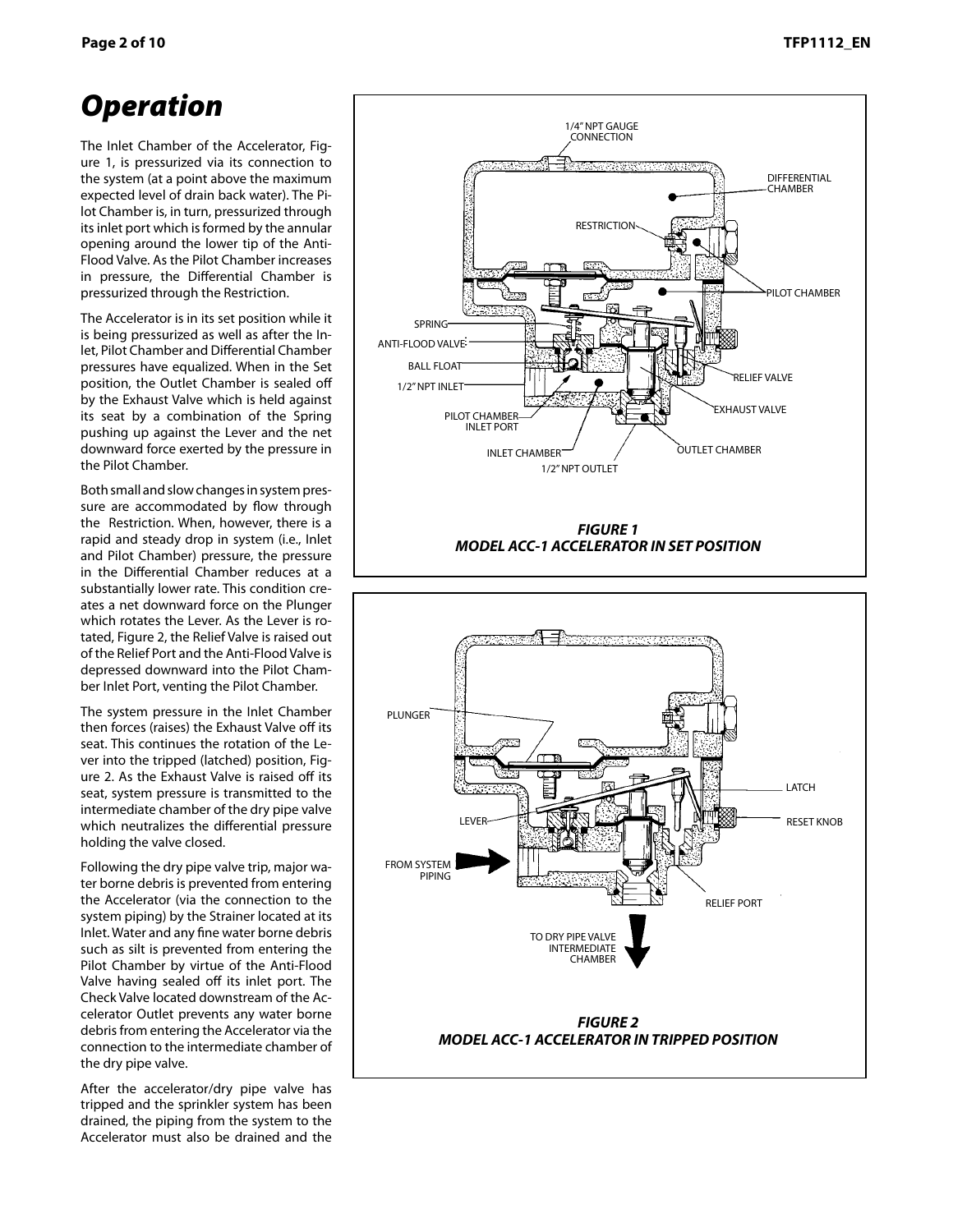#### **TFP1112\_EN** Page 3 of 10 TFP1112\_EN Page 3 of 10

|                     | QTY P/N<br>NO. DESCRIPTION                                           |                         |                                  |  |  |  |  |  |
|---------------------|----------------------------------------------------------------------|-------------------------|----------------------------------|--|--|--|--|--|
| 1                   | Base                                                                 | <b>NR</b><br>1          |                                  |  |  |  |  |  |
| $\overline{2}$      | Cover                                                                | <b>NR</b><br>1          |                                  |  |  |  |  |  |
| 3                   | Upper Diaphragm Plate                                                | See (c)<br>1            | 0                                |  |  |  |  |  |
| 4                   | Pivot Plate Assembly                                                 | $\mathbf{1}$<br>See (b) |                                  |  |  |  |  |  |
| a                   | Spirol Pin                                                           | 1                       |                                  |  |  |  |  |  |
| b                   | <b>Pivot Plate</b>                                                   | $\mathbf{1}$            | 5<br>5 <sub>a</sub>              |  |  |  |  |  |
| 5                   | Plunger                                                              | $\mathbf{1}$<br>See (a) | 5b                               |  |  |  |  |  |
| a                   | Pan Hd. Machine Screw                                                | $\mathbf{1}$            | Ø                                |  |  |  |  |  |
| b                   | Upper Diaphragm Retaining 2                                          |                         |                                  |  |  |  |  |  |
|                     | Ring                                                                 |                         |                                  |  |  |  |  |  |
|                     | c Upper Diaphragm                                                    | 1                       |                                  |  |  |  |  |  |
| d                   | Jam Nut                                                              | 1                       | 5b<br>$5d$ .                     |  |  |  |  |  |
| 6                   | <b>Exhaust Valve</b>                                                 | $\mathbf{1}$<br>See (a) |                                  |  |  |  |  |  |
|                     | a Upper Plug                                                         | 1                       |                                  |  |  |  |  |  |
| b                   | Washer                                                               |                         | 2<br>10,<br>۸                    |  |  |  |  |  |
|                     | c Lower Diaphragm                                                    |                         |                                  |  |  |  |  |  |
|                     | d Lower Plug                                                         |                         |                                  |  |  |  |  |  |
|                     | e O-Ring*                                                            |                         |                                  |  |  |  |  |  |
|                     | f O-Ring Retainer                                                    |                         |                                  |  |  |  |  |  |
| q<br>$\overline{7}$ | <b>Exhaust Valve Screw</b>                                           | 1                       | Q                                |  |  |  |  |  |
|                     | Rd. Head Machine Screw,<br>1/4"'-20 UNC x 5/8"                       | See (c)<br>6            |                                  |  |  |  |  |  |
| 8                   | Cover Gasket                                                         | See (a)<br>1            |                                  |  |  |  |  |  |
| 9                   | Vent Plug                                                            | 1<br>See (c)            | ENT                              |  |  |  |  |  |
| 10                  | O-Ring*                                                              | 1<br>See (a)            | 9                                |  |  |  |  |  |
| 11                  | Restriction                                                          | 1<br>See (a)            | (VENT PLUG)                      |  |  |  |  |  |
| 12                  | <b>Restriction Access Plug</b>                                       | 1<br>See (c)            | 'A)<br>8                         |  |  |  |  |  |
|                     | 13 Pan Hd. Machine Screw, No.                                        |                         |                                  |  |  |  |  |  |
|                     | 10-32 UNF X 5/8"                                                     | See (b)<br>4            | 13                               |  |  |  |  |  |
|                     | 14 Cotter Pin                                                        | See (b)<br>1            | $\mathsf{H}$                     |  |  |  |  |  |
| 15                  | Lever                                                                | See (b)<br>1            |                                  |  |  |  |  |  |
| 16                  | <b>Retaining Ring</b>                                                | See (b)<br>1            | 29a<br>16<br>15<br>12            |  |  |  |  |  |
| 17                  | Anti-Flood Valve                                                     | See (b)<br>1            | ਥ<br>(RESTRICTION                |  |  |  |  |  |
| 18                  | <b>Relief Valve</b>                                                  | See (b)<br>1            | 29b<br>œ<br><b>ACCESS PLUG)</b>  |  |  |  |  |  |
| 19                  | Spring                                                               | See (b)<br>1            | 16<br>18                         |  |  |  |  |  |
| 20                  | Relief Valve Seat                                                    | See (b)<br>1            | 29c<br>6a<br>17                  |  |  |  |  |  |
| 21                  | O-Ring*                                                              | See (b)<br>1            | 29d                              |  |  |  |  |  |
| 22                  | Seal Washer                                                          | See (b)<br>1            | 19<br>6b<br>20                   |  |  |  |  |  |
| 23                  | Latch<br>24 Fillerster Hd. Machine Screw,                            | $\mathbf{1}$<br>See (a) | 29e                              |  |  |  |  |  |
|                     | 1/4"-20 UNC x 1-1/2"                                                 | See (c)<br>8            | 22<br>29<br>6с                   |  |  |  |  |  |
| 25                  | Plug Seat                                                            | See (c)<br>1            | 29f                              |  |  |  |  |  |
| 26                  | O-Ring*                                                              | See (c)<br>1            | 23                               |  |  |  |  |  |
|                     | 27 O-Ring*                                                           | 1<br>See (a)            | c                                |  |  |  |  |  |
|                     | 28 Reset Knob                                                        | See (c)                 | අ<br>⊜<br>– 6d                   |  |  |  |  |  |
|                     | 29 Anti-Flood Seat Assembly                                          |                         | c                                |  |  |  |  |  |
|                     | w/Ball Float<br>a Insert                                             | See (b)<br>1<br>1       | 6e                               |  |  |  |  |  |
|                     | b Seal                                                               | 1                       |                                  |  |  |  |  |  |
|                     | c Guide                                                              | 1                       | 6f                               |  |  |  |  |  |
|                     | d Ball                                                               |                         | 6g                               |  |  |  |  |  |
|                     | e Clip                                                               |                         |                                  |  |  |  |  |  |
|                     | f O-Ring*                                                            | 1                       | $-27$                            |  |  |  |  |  |
|                     |                                                                      |                         |                                  |  |  |  |  |  |
|                     | * Requires thin film of FS3452 Fluorosilicone                        |                         | 28<br>(RESET KNOB)<br>25         |  |  |  |  |  |
| Grease              |                                                                      |                         |                                  |  |  |  |  |  |
|                     |                                                                      |                         |                                  |  |  |  |  |  |
|                     | (a) Repair Parts Kit (a) Includes<br>Items 5, 6, 8, 10, 11, 23, 27 & |                         | 26                               |  |  |  |  |  |
|                     | 1,5 g of FS3452                                                      | 92-311-1-116            |                                  |  |  |  |  |  |
|                     |                                                                      |                         |                                  |  |  |  |  |  |
|                     | (b) Replacement Parts Kit (b)                                        |                         |                                  |  |  |  |  |  |
|                     | Includes Items 4, 13-22, 29 &                                        |                         |                                  |  |  |  |  |  |
|                     | 1,5 g of FS3452                                                      | 92-311-1-117            |                                  |  |  |  |  |  |
|                     | (c) Replacement Parts Kit (c)                                        |                         |                                  |  |  |  |  |  |
|                     | Includes Items 3, 7, 9, 12, 24-                                      |                         |                                  |  |  |  |  |  |
|                     | 26, 28 & 1,5 g of FS3452                                             | 92-311-1-118            | <b>FIGURE 3</b>                  |  |  |  |  |  |
|                     |                                                                      |                         |                                  |  |  |  |  |  |
|                     | NR: Not Replaceable                                                  |                         | MODEL ACC-1 ACCELERATOR ASSEMBLY |  |  |  |  |  |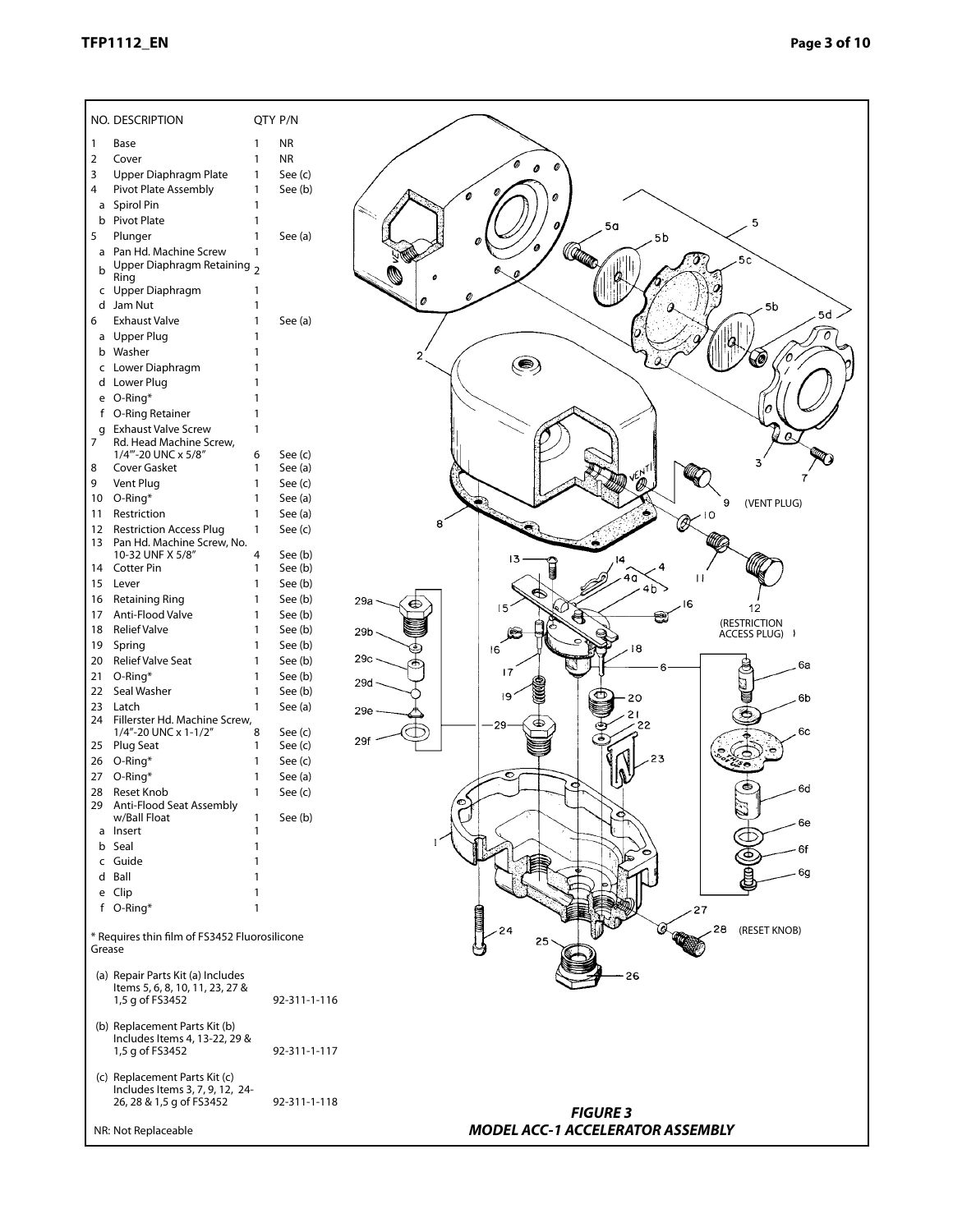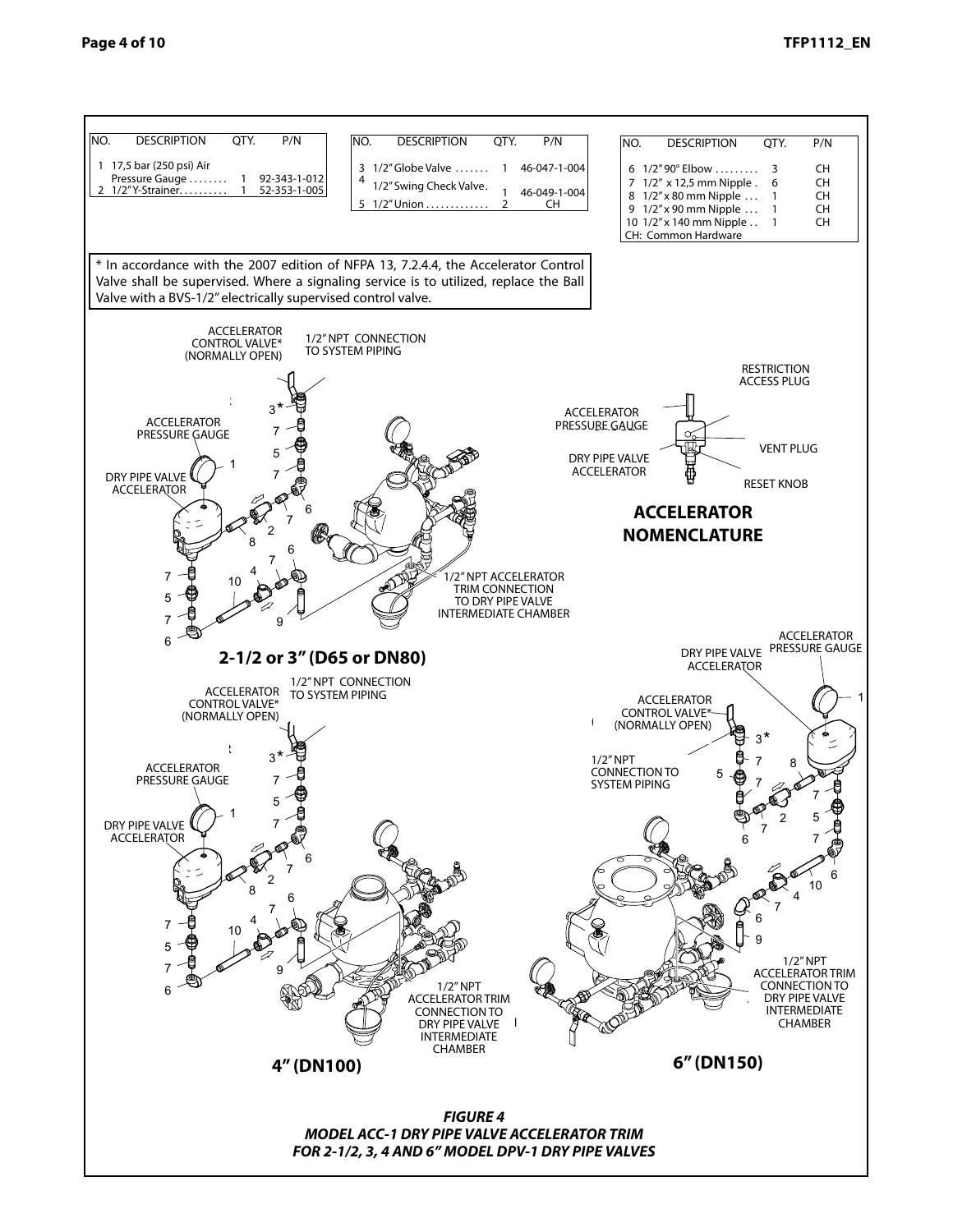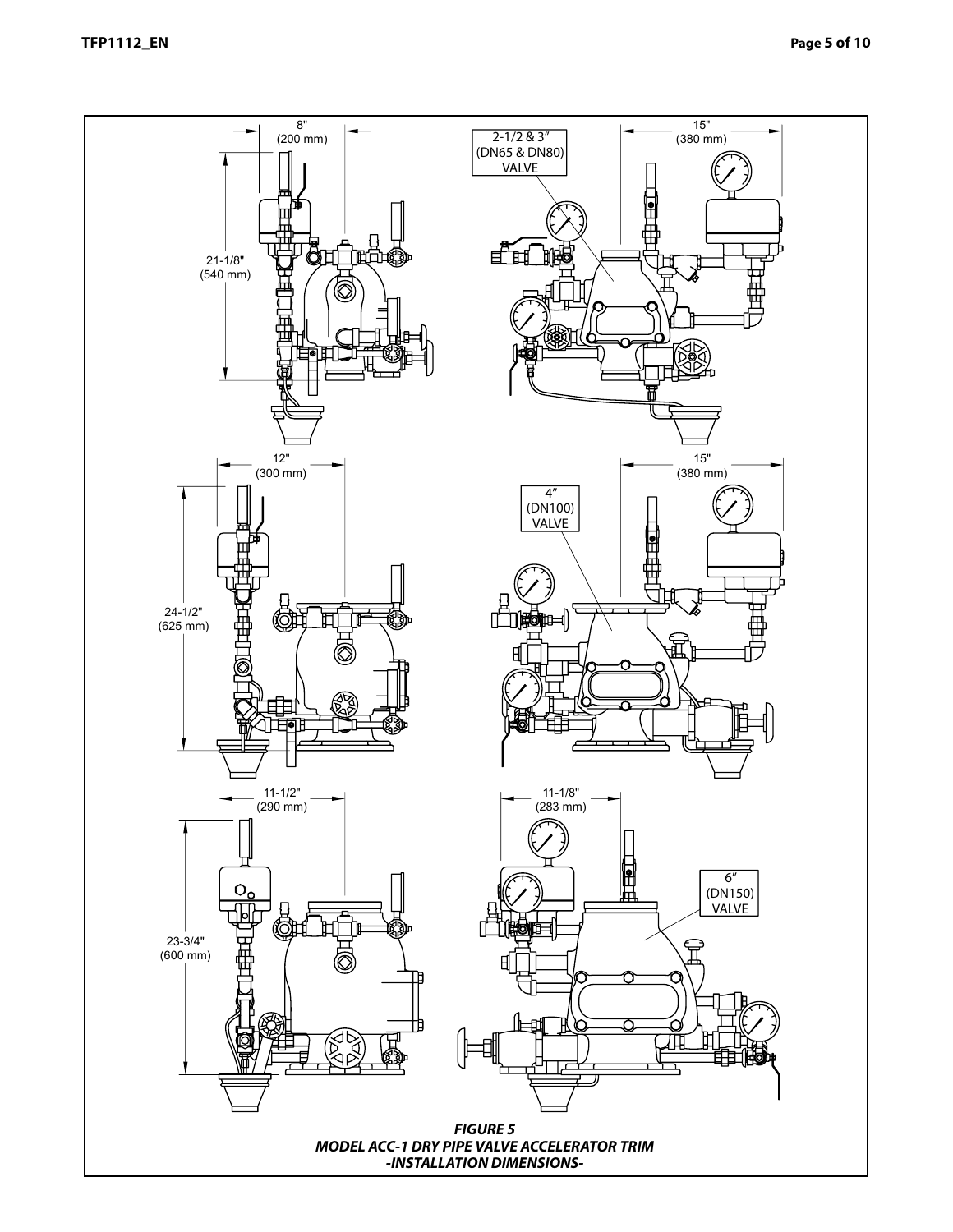Accelerator reset/inspected according to the instructions given in the Setting Proce‑ dure Section.

The rate-of-flow through the Restriction has been set such that the Model ACC-1 Accelerator provides the maximum practical sensitivity to a loss in system pressure due to a sprinkler operation while still being capable of automatically compensating for normal variations in system pressure such as are caused by environmental temperature changes. A test for verifying that the rate-of-flow through the Restriction is within the range for optimum Accelerator performance is given in the Setting Proce‑ dure Section.

### *Installation*

The Model ACC-1 Accelerator must be installed in accordance with the following instructions:

#### *NOTE*

*Failure to follow these instructions can result in flooding of the Accelerator and accidental tripping due to closure of the ball float.* 

**Step 1.** The Accelerator must be positioned vertically and trimmed per the arrangement shown in Figure 4. Apply pipe thread sealant sparingly to male threads only.

**Step 2.** The Strainer located at the Accelerator Inlet must be installed with its arrow pointed towards the Accelerator.

**Step 3.** The Check Valve located in the line between the Accelerator Outlet and the intermediate chamber of the dry pipe valve must be installed horizontally with its arrow pointed in the direction of flow to the intermediate chamber.

**Step 4.** The connection to the system piping must be located so that drain back water will not flow into the Accelerator piping and it must be located at a point above the maximum expected level of the drain back/ condensate water.

If the connection is made to the riser, it must be located at least two feet above the level of the dry pipe valve priming water. Connections to a feed or cross main must be made either to the side or top of the main.

**Step 5.** The accelerator/dry pipe valve combination must be installed in a heated enclosure which is maintained at a minimum temperature of 4°C (40°F). Heat tracing is not permitted.

| <b>Pressure</b><br>(bar) | <b>Pressure</b><br>(psi) | <b>Minimum</b><br>(seconds)                                           | <b>Maximum</b><br>(seconds) |
|--------------------------|--------------------------|-----------------------------------------------------------------------|-----------------------------|
| 1,4                      | 20                       | 24                                                                    | 160                         |
| 1,7                      | 25                       | 18                                                                    | 116                         |
| 2,1                      | 30                       | 15                                                                    | 92                          |
| 2,8                      | 40                       | 10                                                                    | 60                          |
| 3,5                      | 50                       | 8                                                                     | 48                          |
| 4,1                      | 60                       | 6                                                                     | 36                          |
|                          |                          | <b>TABLE A</b><br>DIFFERENTIAL CHAMBER FILL TIMES TO 0,7 bar (10 psi) |                             |

**Step 6.** Close the Accelerator Control Valve until the Model ACC‑1 Accelerator is ready to be placed in service.

The Accelerator Control Valve must be closed during hydrostatic testing of the system in order to prevent damage to the Ball Float. After the system is hydrostatically tested and drained, the Accelerator connection to the system must be independently drained through the Strainer clean-out plug by first removing the Strainer cleanout plug and then opening the Accelerator Control Valve to vent the line.

## *Setting Procedure*

The Model ACC‑1 Accelerator and Dry Pipe Valve must be reset and restored to service as soon as possible after an operation. Follow the procedure indicated below.

**Step 1.** Close the system main control valve, the air supply control valve (to the system) and the Accelerator Control Valve.

**Step 2.** Open the Inspector's Test Connection and then open the main drain valve as well as all auxiliary (low point) drains.

**Step 3.** After the system has been drained, close the Inspector's Test Connection and all auxiliary drain valves. Leave the main drain valve open.

**Step 4.** Set the dry pipe valve in accordance with the instructions given in the appropriate technical data sheet. Restore normal system air pressure. Leave the main control valve closed and the main drain valve open.

**Step 5.** While holding the plunger of the dry pipe valve's automatic drain valve depressed, partially open the Accelerator Control Valve one-quarter turn and allow the water in the Accelerator piping to blow out. After water spray stops discharging, close the Accelerator Control Valve and then release the plunger. (This instruction does not apply when the Model ACC-1 Accelerator is being set for the first time, since the Accelerator is shipped in the set position. Proceed to Step 6.)

**Step 6.** Clean out the Strainer at the Accelerator Inlet.

#### *NOTE*

*A clogged strainer can prevent the Accelera‑ tor from properly tripping the dry pipe valve.*

**Step 7.** Slowly remove the Vent Plug located in the front of the Accelerator Cover and bleed off any residual air pressure in the Differential Chamber.

**Step 8.** Unscrew (counter-clockwise rotation) the knurled Reset Knob at the front of the Accelerator until it resists further turning. A click, which is the sound of the Lever snapping back into the Set Position, may be heard. Screw the Reset Knob back in until it is finger tight.

#### *NOTE*

*Do not wrench on the reset Knob, since dam‑ age may result. The Reset Knob will turn with finger torque only.*

**Step 9.** Replace the Vent Plug.

**Step 10.** Verify that the system air pressure has returned to normal.

**Step 11. Partially open the Accelerator Con**trol Valve just enough to allow air to slowly pass through the Accelerator Control Valve.

Using a watch, note the time for the pressure in the Differential Chamber of the Accelerator to increase to 0,7 bar (10 psi) after the Accelerator Control Valve is opened. The time should be within the range of values indicated in Table A for optimum performance of the Accelerator.

#### *NOTE*

*If the time to pressurize the Differential Cham‑ ber to 0,7 bar (10 psi) is not within the range of values given in the Table A, then the Ac‑ celerator control Valve should be closed and the corrective procedure described in the Care and Maintenance Section followed.*

**Step 12.** When the air pressure in the Differential Chamber of the Accelerator is equal to that in the system, then the Accelerator is set and ready for service.

**Step 13.** Close the Accelerator Control Valve and then slowly open the dry pipe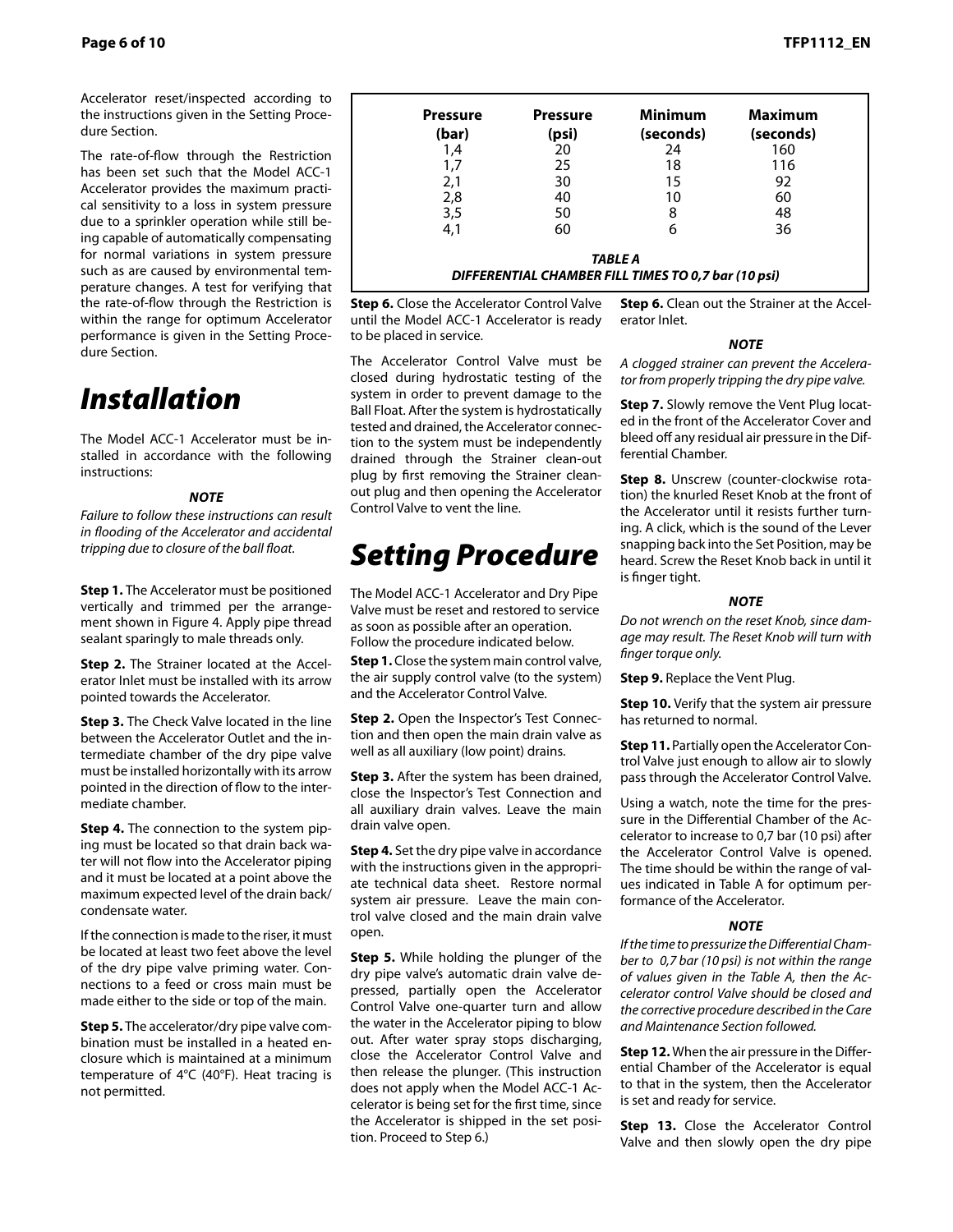valve's low body drain valve, to bleed off any excess water above the priming level. Reclose the low body drain valve, return system pressure to its normal value, and then re-open the Accelerator Control Valve.

**Step 14.** Partially open the main control valve. Close the main drain valve as soon as water discharges from the drain connection, and then completely open the main control valve. The fire protection system is now ready for service.

#### *NOTE*

*After placing a fire protection system in ser‑ vice, notify the proper authorities and advise those responsible for monitoring proprietary and/or central station alarms.*

### *Care and Maintenance*

The following procedures and inspections should be performed as indicated, in addition to any specific requirements of the NFPA, and any impairment must be imme‑ diately corrected.

The owner is responsible for the inspection, testing, and maintenance of their fire protection system and devices in compliance with this document, as well as with the applicable standards of the National Fire Protection Association (e.g., NFPA 25), in addition to the standards of any authority having jurisdiction. The installing contractor or product manufacturer should be contacted relative to any questions.

It is recommended that automatic sprinkler systems be inspected, tested, and maintained by a qualified Inspection Service.

The Model ACC-1 Accelerator must be maintained and serviced in accordance with the following instructions:

#### *NOTE*

*If an Accelerator is to be temporarily taken out of service, then the proper authorities and all personnel who may be affected must be noti‑ fied.* 

*Before performing an alarm test, notify the proper authorities and all personnel who may be affected.* 

*Before closing a fire protection system main control valve for inspection or maintenance work on the fire protection system that it con‑ trols, permission to shut down the affected fire protection system must be obtained from the proper authorities and all personnel who may be affected by this action must be notified.* 

#### **Accelerator Inspection Procedure**

It is recommended that the following Accelerator inspection procedure be performed at least annually, preferably in the fall or winter of the year. This procedure must also be used whenever flooding the system would expose the water to freezing conditions.

**Step 1.** Verify that the Reset Knob is screwed in.

**Step 2.** Close the system's main control valve and open the main drain valve to relieve the supply pressure to the dry pipe valve.

**Step 3.** Verify that the Accelerator Control Valve is open.

**Step 4.** Open the Inspector's Test Connection. Verify that the time to Accelerator trip is essentially the same as in previous tests. A momentary burst of air from the Automatic Drain Valve indicates that the Accelerator has tripped.

#### *NOTE*

*As the system pressure is decreasing, check for any sign of water being discharged from the Accelerator Relief Port.* 

**Step 5.** Depress the plunger of the Automatic Drain Valve. A steady stream of exhausting air indicates that the Accelerator has properly latched in the Tripped position.

**Step 6.** Close the Accelerator Control Valve and the Inspector's Test Connection.

**Step 7.** Clean out the Strainer at the Accelerator inlet.

#### *NOTE*

*A clogged strainer can prevent the Accelera‑ tor from properly tripping the dry pipe valve.* 

**Step 8.** Reset the Accelerator in accordance with Steps 7 through 14 of the Setting Procedure Section.

#### **System Inspection Procedure**

It is recommended that the following Accelerator and dry pipe valve inspection procedure be performed at least annually, preferably in the spring or summer of the year. This procedure can only be used whenever there is no danger that flooding the system will expose the water to freezing conditions.

**Step 1.** Verify that the Reset Knob is screwed in.

**Step 2.** Open the Inspector's Test Connection. Verify that tripping of the Accelerator operates the dry pipe valve and that water is delivered out of the Inspector's Test connection within the elapsed time required by the authority having jurisdiction.

#### *NOTE*

*As the system pressure is decreasing, check for any sign of water being discharged from the Accelerator Relief Port.* 

**Step 3.** Reset the accelerator and dry pipe valve in accordance with the Setting Procedure Section.

### *Trouble Shooting*

Refer to the following subsections, as applicable. If the designated instructions do not remedy the particular problem, refer to the Accelerator Disassembly and Reassembly subsection.

#### **Water Discharge From Accelerator Relief Port**

Use the following instructions if water is discharged from the Accelerator Relief Port during a trip.

**Step 1.** Verify that the connection from the Accelerator to the system piping is installed in accordance with Step 4 of the Installation Section. Correct if necessary.

**Step 2.** Investigate for and correct any condition which could result in an excessive build-up of drain back and/or condensate water.

**Step 3.** Review procedures which were used to set the Accelerator. Failure to perform Step 5 of the Setting Procedure can permit a small amount of water to enter the Pilot Chamber of the Accelerator.

#### **Slow Fill of Differential Chamber**

Use the following instructions if the time to fill the Differential Chamber is longer than the maximum value indicated in Step 11 of the Setting Procedure Section.

**Step 1.** Check to see that the Accelerator was reset per Step 8 of the Setting Procedure Section.

**Step 2.** Close the system's main control valve and open the main drain valve.

**Step 3.** Check for any sign of external leakage past the Accelerator Pressure Gauge, Vent, and Restriction Access Plug connections.

**Step 4.** Check for any sign of external leakage past the Reset Knob and Cover Gasket.

**Step 5.** Close the Accelerator Control Valve.

**Step 6.** Gently insert an M2 (3/32") or smaller diameter probe into the Relief Port. If the probe can be inserted more than 6 mm (1/4") then the Lever has not reset and the Accelerator must be disassembled for internal inspection. See the instructions for Accelerator Disassembly and Reassembly.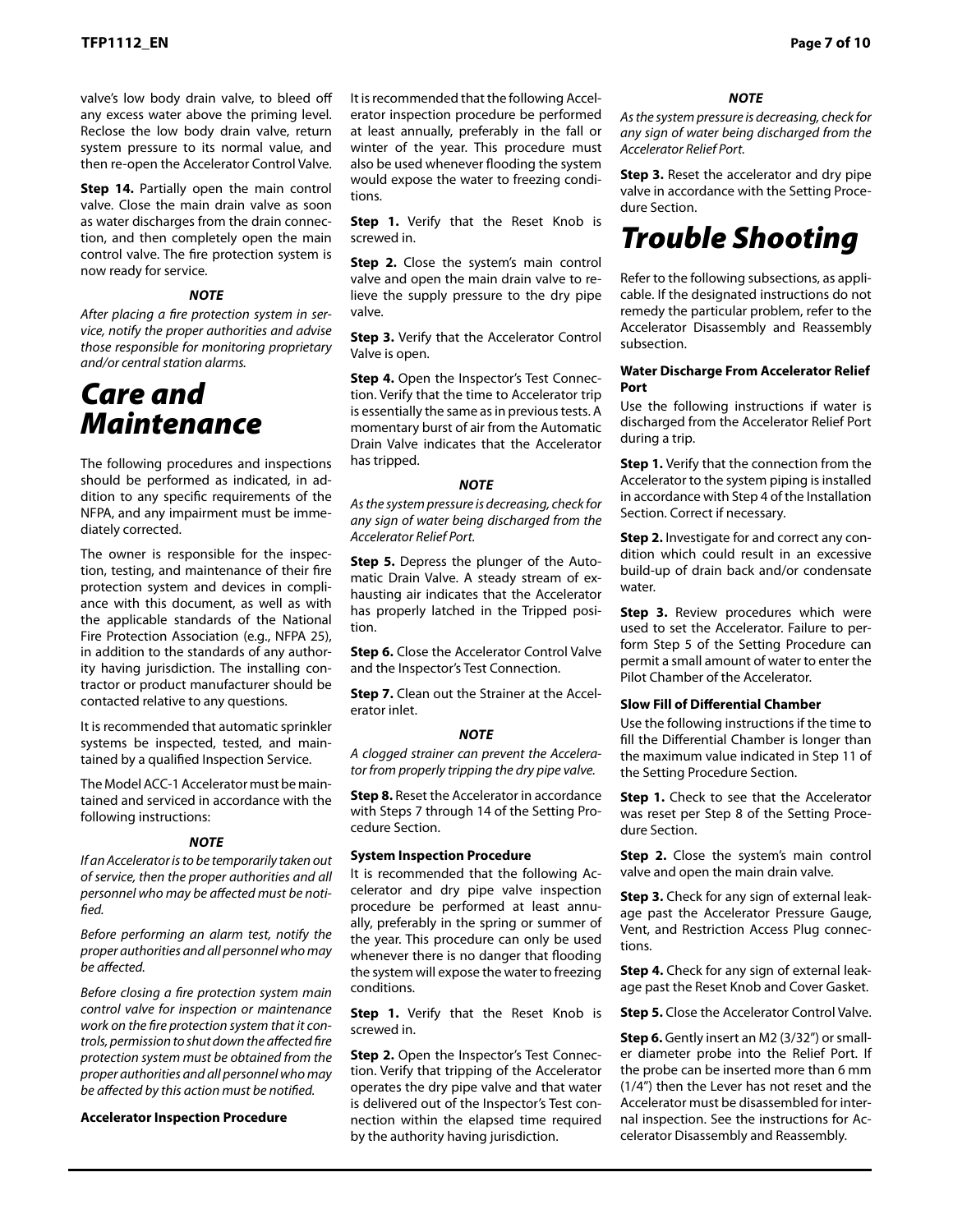**Step 7.** Slowly remove the Accelerator Vent Plug to bleed all pressure from the Differential Chamber and then slowly remove the Restriction Access Plug to bleed all pressure from the Pilot Chamber.

**Step 8.** Replace the Restriction and then the Restriction Access Plug.

**Step 9.** Place the fire protection system back in service in accordance with Steps 9 through 14 of the SettingProcedure Sec‑ tion.

#### **Unexplained Accelerator Trip**

Use the following instructions if there is an unexplained accidental trip of the Accelerator.

**Step 1.** Verify that the connection from the Accelerator to the system piping is installed in accordance with Step 4 of the Installation Section. Correct if necessary.

**Step 2.** Verify the time to fill the Differential Chamber as described in Step 11 of the Set‑ ting Procedure Section. If the time to fill the Differential Chamber to 0,7 bar (10 psi) is longer than the maximum indicated value, then follow the instructions given under "Slow Fill of Differential Chamber".

**Step 3.** If the time to fill the Differential Chamber is within the indicated range of values, then investigate for and correct any condition which could result in excessive leakage of system air pressure.

#### **Fast Fill of Differential Chamber or Long Time to Accelerator Trip**

Use the following instructions if the time to fill the Differential Chamber is shorter than the minimum value indicated in Step 11 of the Setting Procedure Section. This proce‑ dure should also be followed if the time to Accelerator trip (following opening of the Inspector's Test Connection) is significantly longer than expected.

**Step 1.** Close the system's main control valve and open the main drain valve.

**Step 2.** Close the Accelerator Control Valve.

**Step 3.** Slowly remove the Accelerator Vent Plug to bleed all pressure from the Differential Chamber and then slowly remove the Restriction Access Plug to bleed all pressure from the Pilot Chamber.

**Step 4.** Using a slotted screw driver, check the tightness of the Restriction.

**Step 5.** Inspect the Restriction's O-ring seal. The O‑ring must be replaced if there are any signs of nicks, cuts, or deterioration due to age. Replace the Restriction after cleaning and lubricating its O-ring with a non-petroleum based grease (such as Dow Corning

FS3452). Replace the Vent Plug and Restriction Access Plug.

**Step 6.** If the Restriction and its O-ring are found to be in good condition, then it is likely that there is leakage past the Plunger. Remove the Cover from the Base. Check that the six screws securing the Upper Diaphragm Plate to the Cover are tight.

Inspect the Upper Diaphragm for any sign of cracks, pin holes or deterioration due to age. Replace the Plunger if there is any possibility of leakage past the Upper Dia‑ phragm.

**Step 7.** Reassemble the Accelerator and place the fire protection system back in service in accordance with Steps 10 through 14 of the Setting Procedure Section.

#### **Air Leakage Out Automatic Drain**

If there is leakage of air out the Automatic Drain of the dry pipe valve, after the Accelerator and dry pipe valve have been placed in service, then it will be necessary to first determine whether the leakage is past the Accelerator or the dry pipe valve.

Close the Accelerator Control Valve. Slowly remove the Accelerator Vent Plug to bleed all pressure from the Differential Chamber and then slowly remove the Restriction Access Plug to bleed all pressure from the Pi‑ lot Chamber.

If leakage out the Automatic Drain persists then refer to the dry pipe valve Technical Data Sheet for maintenance instructions. If leakage out of the Automatic Drain stops, then the Accelerator will have to be taken out of service and the Accelerator Plug Seat removed for cleaning of the seat and the lower O-ring area on the Exhaust Valve.

#### **Accelerator Disassembly and Reassembly (For Internal Inspection As Necessary)**

**Step 1.** Close the system's main control valve and open the main drain valve.

**Step 2.** Close the Accelerator Control Valve.

**Step 3.** Slowly remove the Accelerator Vent Plug to bleed all pressure from the Differential Chamber and then slowly remove the Restriction Access Plug to bleed all pressure from the Pilot Chamber.

**Step 4.** Break the union connections at the Inlet and Outlet of the Accelerator and re‑ move it from the line. Plug the connection to the intermediate chamber of the dry pipe valve and place the fire protection system in service while the Accelerator is out for maintenance.

**Step 5.** Remove the eight screws holding the Cover to the Base and remove the Cover

**Step 6.** Remove the six screws holding the Upper Diaphragm Plate to the Cover. Re‑ move the Plunger and inspect the Upper Diaphragm to be sure that it is flexible and free from physical damage or deterioration due to age.

Check the Jam Nut to assure that it is as‑ sembled tightly to its Screw. Remount the Plunger and Upper Diaphragm Plate taking care to cross-tighten the screws uniformly.

**Step 7.** Replace the Restriction if it has been wetted. Clean and lubricate the Restriction O-ring seal with a non-petroleum based grease (such as Dow Corning FS3452).

Replace the Vent Plug and Restriction Ac‑ cess Plug.

**Step 8.** Remove the Retaining Ring from the Upper Plug portion of the Exhaust Valve. Remove the four screws holding the Pivot Plate. Remove the sub-assembly of the Le‑ ver and Pivot Plate, the Exhaust Valve, the Anti-Flood Valve and the Relief Valve.

**Step 9.** Inspect the Lower Diaphragm to be sure that it is flexible and free from physical damage or deterioration due to age.

**Step 10.** Check to see that the Exhaust Valve components are securely assembled together. Only tighten by gripping the flats using an open end type wrench.

**Step 11.** Inspect the O-ring on the Lower Plug. It must be replaced if there are any signs of nicks, cuts or deterioration.

**Step 12.** Inspect the Relief and Anti-Flood Valves. If either is bent or nicked it must be replaced.

**Step 13.** Remove and inspect the Latch. The catch leaf should extend 8 to 10 mm (5/16 to 3/8") in the free state.

**Step 14.** Remove the Relief Valve Seat. Remove the O-ring and Seal Washer. Carefully clean the O‑ring and Seal Washer seating surfaces in the valve seat and Accelerator Base. If the O-ring or Seal Washer is nicked, cut, or shows signs of deterioration, it must be replaced.

**Step 15.** Replace the Seal Washer in the Accelerator Base. Apply a thin film of Dow Corning FS3452 Fluorosilicone Grease to the valve seat. Place the O-ring in its seat (the lubricant will hold it in place) and then thread the Relief Valve Seat into the Body with 13,5 to 20 Nm (10 to 15 ft.lbs.) of torque.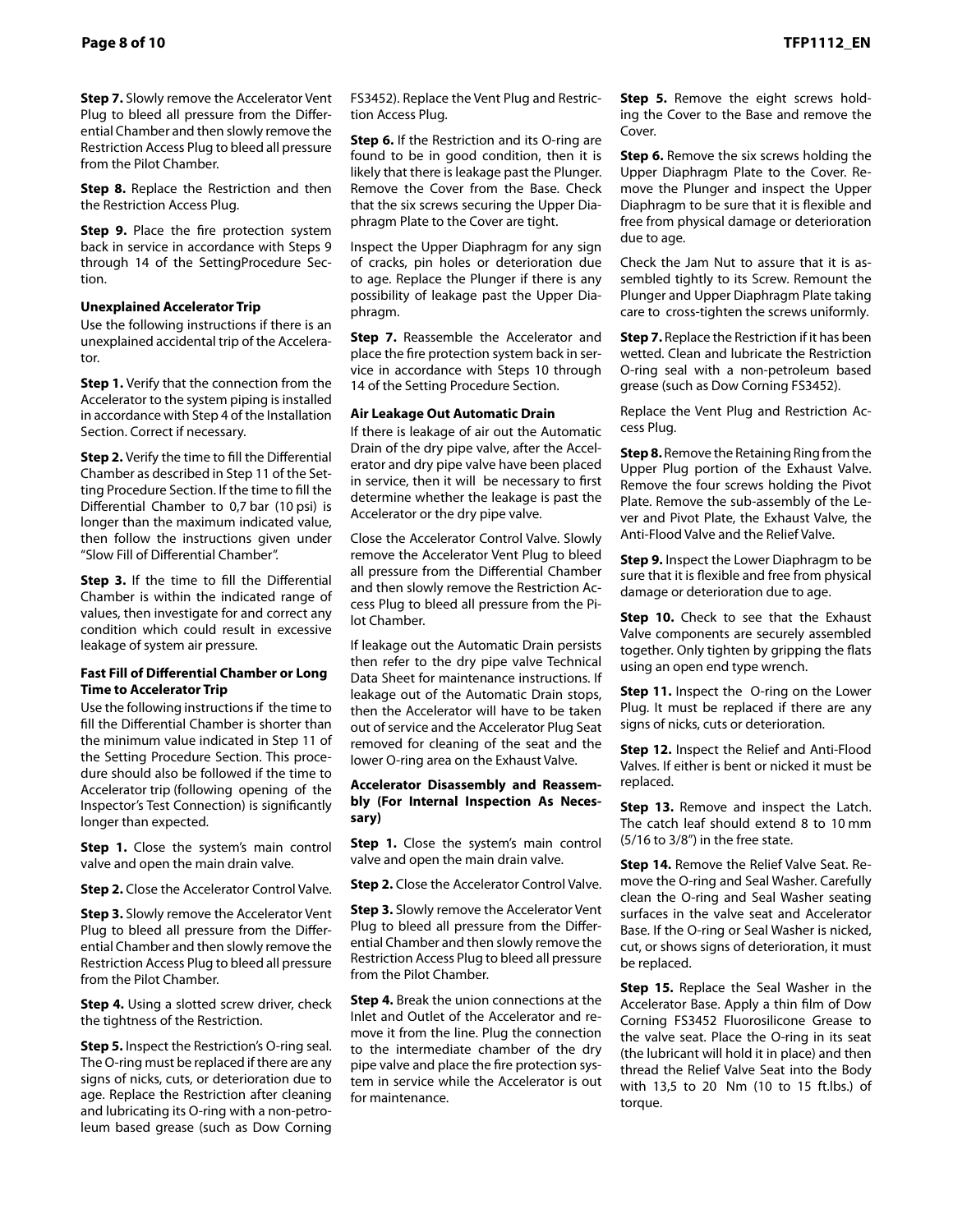**Step 16.** Remove the Anti-Flood Seat Assembly w/Ball Float. Check for damaged parts and for freedom of Ball movement. If parts are damaged or inoperative, the Assembly must be replaced.

**Step 17.** After checking the Anti-Flood Seat Assembly w/Ball Float, lubricate the O-ring with a thin film of Dow Corning FS3452 Fluorosilicone Grease, and thread the Assembly into the Body with 13,5 to 20 Nm (10 to 15 ft.lbs.) of torque.

**Step 18.** Remove the Reset Knob. Carefully clean the O-ring and its seating surface. If the O-ring is cut, nicked, or shows signs of deterioration it must be replaced. Lubricate the O-ring with a thin film of Dow Corning FS3452 Fluorosilicone Grease.

**Step 19.** Reassemble the Accelerator in the following order.

- a. Thread the Reset Knob into the Base finger tight.
- b. Set the Anti-Flood Valve (with Retaining Ring in place) and the Compression Spring into their seat.
- c. Set the Exhaust Valve in place.
- d. Slide the Relief Valve into the slot at the end of the Lever and then remount the sub-assembly of the Lever and Pivot Plate in the Base, taking care to crosstighten the screws uniformly.
- e. Replace the Retaining Ring on the Upper Plug.
- f. Push the Anti-Flood Valve end of the Le‑ ver down and release it twice to assure that there is no binding.
- g. Replace the Latch making sure that the notch in the bottom straddles the Reset Knob and that the tabs at the top are seated in the Base. Place the Lever in the Tripped (latched) position.
- h. Place the Cover upside down. Set the Cover Gasket in place and then push all eight screws through the Gasket to assist in assembling the Cover to the Base.
- i. Align the Cover with the Base and tighten all of the screws uniformly.
- j. Replace the Vent Plug and the Restriction Access Plug.
- k. Reinstall the Accelerator and return the system to service in accordance with the Setting Procedure Section.

# *Limited Warranty*

Products manufactured by Tyco Fire & Build‑ ing Products (TFBP) are warranted solely to the original Buyer for ten (10) years against defects in material and workmanship when paid for and properly installed and maintained under normal use and service. This warranty will expire ten (10) years from date of shipment by TFBP. No warranty is given for products or components manufactured by companies not affiliated by ownership with TFBP or for products and components which have been subject to misuse, improper installation, corrosion, or which have not been installed, maintained, modified or repaired in accordance with applicable Standards of the National Fire Pro‑ tection Association, and/or the standards of any other Authorities Having Jurisdiction. Materials found by TFBP to be defective shall be either repaired or replaced, at TFBP's sole option. TFBP neither assumes, nor authorizes any person to assume for it, any other obligation in connection with the sale of products or parts of products. TFBP shall not be responsible for sprinkler system design errors or inaccurate or incomplete information supplied by Buyer or Buyer's representatives.

In no event shall TFBP be liable, in contract, tort, strict liability or under any other legal theory, for incidental, indirect, special or consequential damages, including but not limited to labor charges, regardless of whether TFBP was informed about the possibility of such damages, and in no event shall TFBP's liability exceed an amount equal to the sales price.

The foregoing warranty is made in lieu of any and all other warranties express or implied, including warranties of merchantability and fitness for a particular purpose.

This limited warranty sets forth the exclusive remedy for claims based on failure of or defect in products, materials or components, whether the claim is made in contract, tort, strict liability or any other legal theory.

This warranty will apply to the full extent permitted by law. The invalidity, in whole or part, of any portion of this warranty will not affect the remainder.

### *Ordering Procedure*

Orders for the ACC‑1 Accelerator, trim and replacement parts must include the description and Part Number (P/N). The Complete Model ACC‑1 Accelerator Package includes the Accelerator and Basic Galvanized Trim.

#### **Complete Package:**

Specify: Complete Model ACC-1 Accelerator Package,

................................................. P/N 52-311-2-002.

#### **Accelerator Only:**

Specify: Model ACC‑1 Accelerator,

................................................. P/N 52-311-1-001.

#### **Basic Galvanized Trim Only:**

Specify: Model ACC-1 Accelerator, Basic Galvanized Trim for DN100 & 150 (4 & 6") Model DPV‑1 Dry Pipe Valves,

................................................. P/N 52-311-2-010.

#### **Replacement Parts for Accelerator:**

(Specify description) for use with Model ACC-1 Accelerator,

................................................. P/N (see Figure 3).

#### **Replacement Trim Parts:**

Specify: (specify description),

.................................................. P/N (see Figure 4)